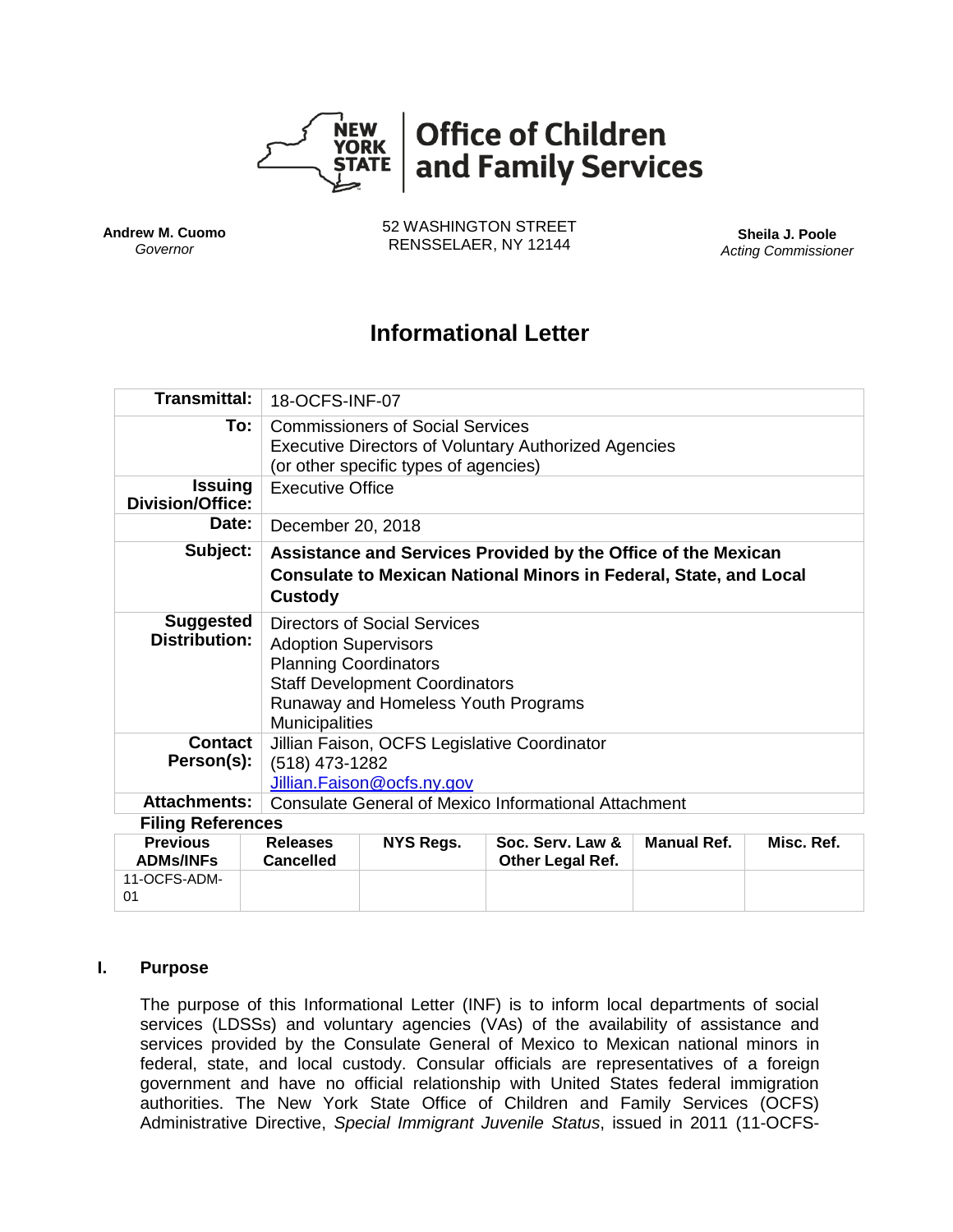ADM-01) highlighted consular services. This INF provides additional information on assistance and services the Mexican consulate offers that may be particularly helpful to LDSSs and VAs. Lastly, this INF distinguishes circumstances where the consulate should not be engaged, such as when individuals seek asylum.

## **II. Background**

Children and families involved with the child welfare, juvenile justice, health, and social services systems often have a variety of complex needs. These needs can at times extend beyond the receipt of direct health and human services and include the need for assistance with obtaining certain official documents, such as birth certificates, passports, and marriage licenses. The Mexican consulate may be a resource when encountering Mexican nationals who require assistance in obtaining official documents and information from Mexico, or need guidance through government systems and court proceedings. Obtaining documents from Mexico may also be crucial for families completing legal paperwork or applying for certain administrative relief where delays could result in the denial of immigration relief or other serious consequences. For Mexican children and families, consular resources are available throughout New York State that can assist the LDSS, VA or individual with obtaining official documents to help navigate the processes involved in adoption, immigration, custody, and other court proceedings.

#### **III. Program Implications**

#### *The Mexican Consulate as* a *Potential Resource*

For Mexican youth who are in the custody of the federal government, state, or LDSS, the Mexican consulate can serve as a liaison between agencies and courts in the United States, and the Mexican government or permanency resources in Mexico. The consulate can assist with the following:

- Coordination of home studies with the Agency for Integral Family Development, which is the child welfare lead agency in Mexico.
- Coordination of the remote participation of individuals in Mexico so they may appear via telephone in a court hearing for a minor in custody in the United States.
- Connecting families with legal assistance and helping them repatriate children to reunite them with family or a permanency resource in Mexico

For children or families who already have legal representation regarding their immigration status, it is recommended that the LDSS coordinate any contact with the Mexican consulate with such legal representative.